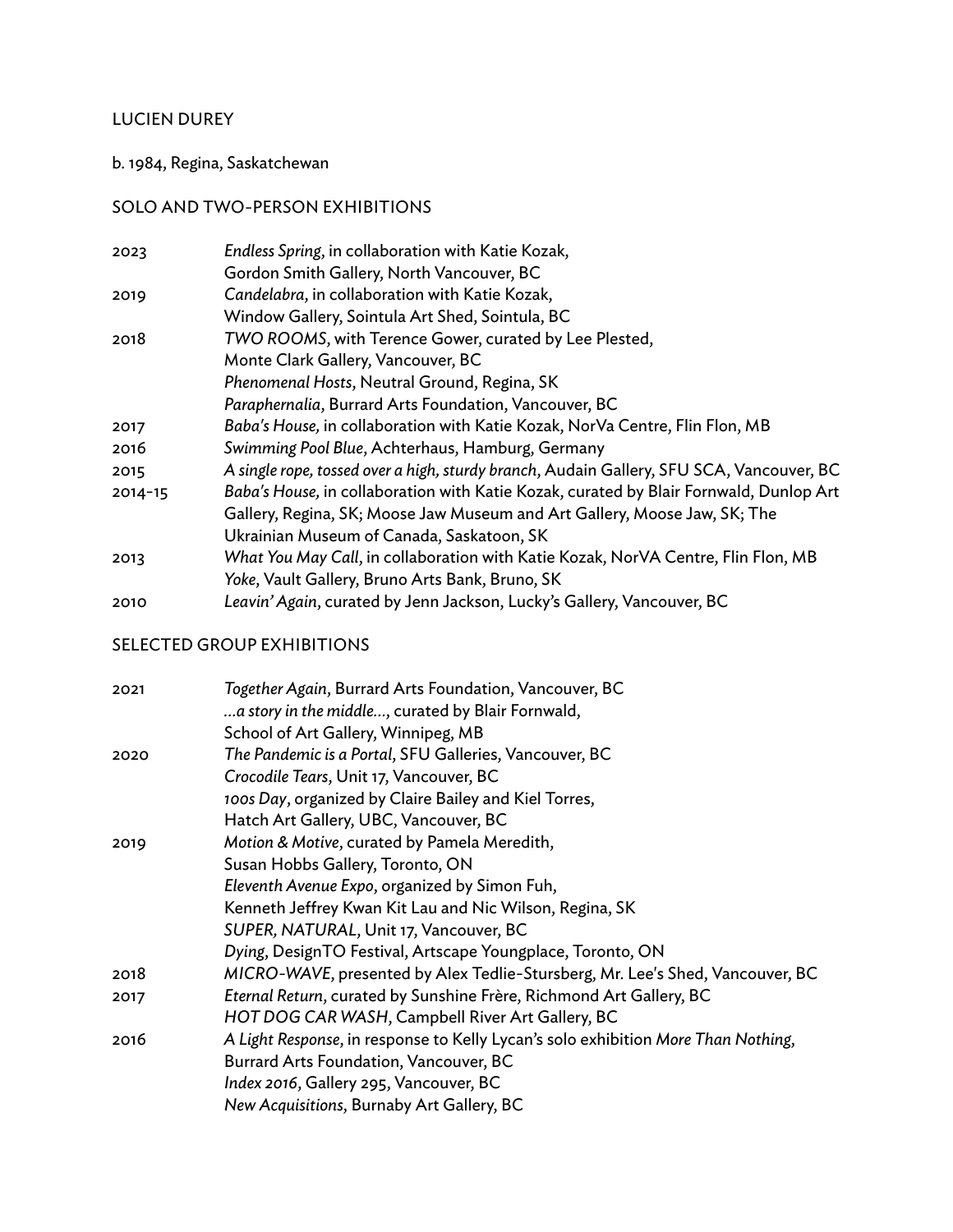| 2014 | Shelved, presented by Burnaby Art Gallery in collaboration with the University of |
|------|-----------------------------------------------------------------------------------|
|      | British Columbia and Artspeak Gallery, Burnaby and Vancouver, BC                  |
| 2012 | uHaul, Open Engagement, Portland, OR                                              |
|      | Vessel, curated by Shaun Dacey, Access Gallery, Vancouver, BC                     |
|      | The Work Locates Itself, LeRoy Neiman Gallery, New York, NY                       |
| 2011 | Sunday, Lucky's Gallery, Vancouver, BC                                            |
| 2010 | The Gift, curated by Jenn Jackson, Lucky's Gallery, Vancouver, BC                 |
| 2009 | The Tropics to the Herbarium, Helen Pitt Gallery, Vancouver, BC                   |

SELECTED PERFORMANCES, SCREENINGS AND SPECIAL PROJECTS

| 2022    | Listening to Pictures: Artists on the SFU Art Collection. Episode 1: Lucien Durey on                                               |
|---------|------------------------------------------------------------------------------------------------------------------------------------|
|         | Allyson Clay, SFU Galleries, Burnaby, BC                                                                                           |
|         | Hiring Committee, with Bess Durey, curated by Ashlee Conery and Stephanie                                                          |
|         | Bokenfohr, And-Co, Vancouver, BC                                                                                                   |
| 2021    | So Many Feelings, in conjunction with Tom Hsu: Around the Corner, curated by                                                       |
|         | Phanuel Antwi, Jenn Jackson, and Christian Vistan, Libby Leshgold Gallery, Emily Carr<br>University of Art + Design, Vancouver, BC |
|         | So Many Feelings, PushOFF 2021: Speculative Futures, produced by Theatre                                                           |
|         | Replacement, in partnership with Company 605, Vancouver, BC                                                                        |
| 2020    | Worker Jelly, with Bess Durey, Unit 17, Vancouver, BC                                                                              |
|         | So Many Feelings, with Chance Lovett and Amanda Sum, organized by Sawdust                                                          |
|         | Collector, Western Front, Vancouver, BC                                                                                            |
| 2019    | Visionary, with Sabryn Rock, Susan Hobbs Gallery, Toronto, ON                                                                      |
|         | So Many Feelings, curated by Megan Stewart, Art in the Open,                                                                       |
|         | Charlottetown, PEI                                                                                                                 |
| 2018    | Skyline, with Bess Durey, Monte Clark Gallery, Vancouver, BC                                                                       |
|         | Eureka!, with Ronin Durey, Neutral Ground, Regina, SK                                                                              |
|         | Parlor, with Bess Durey, Burrard Arts Foundation, Vancouver, BC                                                                    |
| 2017    | Scarecrow, Visionary, Muse, Musa, Saguaro, Christiania, with Bess Durey,                                                           |
|         | Emma Postl and Mark Wolf, Richmond Art Gallery, BC                                                                                 |
|         | When I Get This Feeling, The Gold Saucer, Vancouver, BC                                                                            |
| 2016    | Ask Me How I'm Feeling, Sointula Art Shed, Sointula, BC                                                                            |
| 2015    | When I Get This Feeling, Hardscrabble Gallery, Vancouver, BC                                                                       |
| 2014    | Performatorium 2014: When I Get This Feeling, Neutral Ground, Regina, SK                                                           |
| 2010-11 | Going up the Country, in collaboration with Leah Abramson,                                                                         |
|         | Firehall Arts Centre and Chapel Arts, Vancouver, BC                                                                                |
| 2009    | The Music Appreciation Society Presents: The Smith Research Intensive Panel Discussion                                             |
|         | and Listening Event, Vancouver Art Gallery, Vancouver, BC                                                                          |

### PUBLIC ARTWORKS

| 2022 | Spots, in collaboration with Katie Kozak, commissioned for Platforms: We Are Here, |
|------|------------------------------------------------------------------------------------|
|      | Live by the City of Vancouver Public Art Program, Vancouver, BC                    |
| 2021 | High Fives, in collaboration with Jeff Kulak, 3331 No. 3 Rd, Richmond, BC          |
| 2020 | Golden Eagle, Salish Plaza, Chilliwack, BC                                         |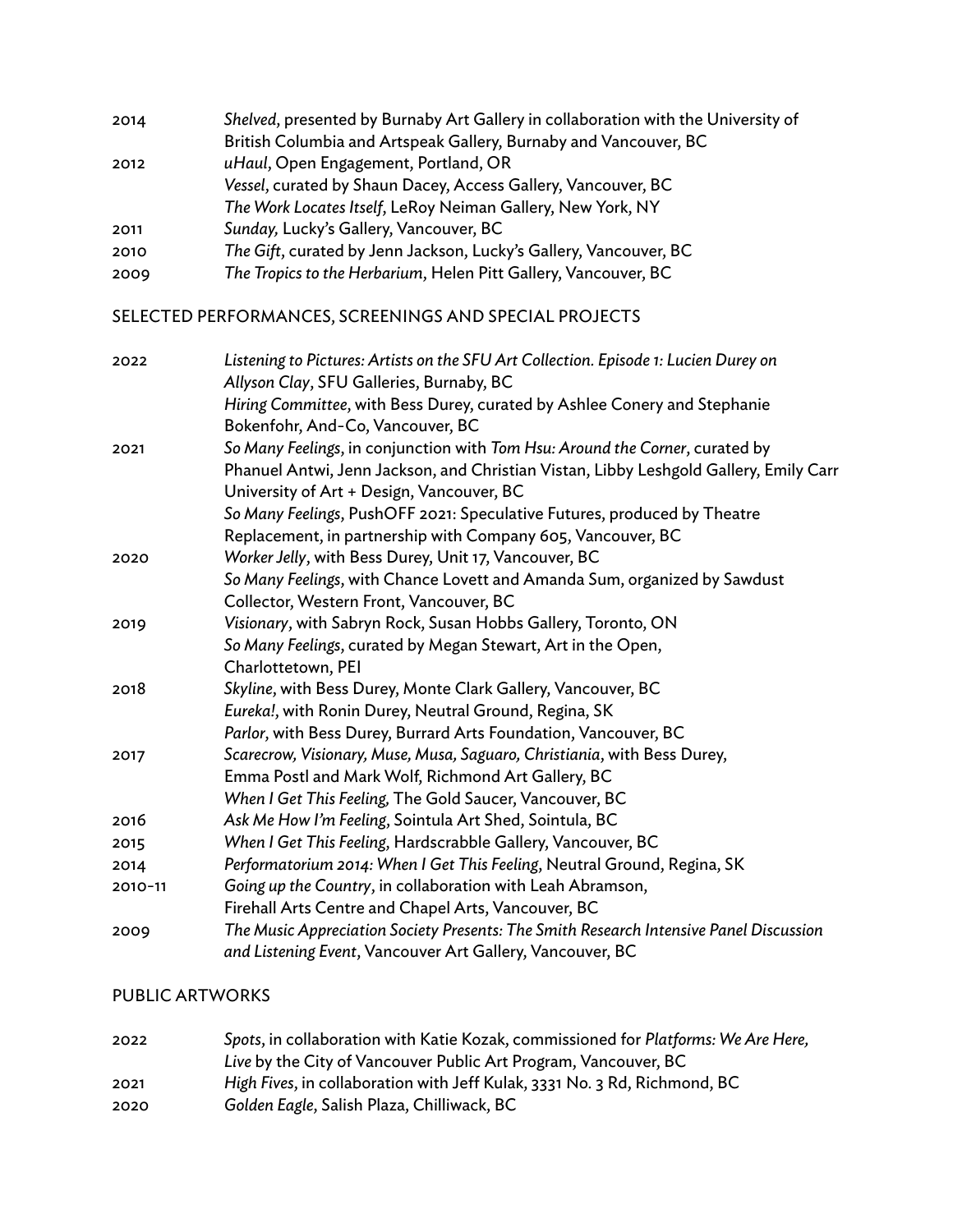*The Bird Carver*, 1655 Dilworth Drive, Kelowna, BC 2016 *Hamsterley Farm Water Tower*, curated by Abbey Hopkins, Jorma Kujala and Lauren Lavery, Capture Photography Festival, Vancouver, BC 2014 *Snow Gallery,* in collaboration with Katie Kozak, curated by Blair Fornwald, Dunlop Art Gallery and New Dance Horizons, Regina, SK

SELECTED BOOKS AND EXHIBITION TEXTS

| 2021 | Carrie Perreault, editor, The Artist Cookbook Vol. 2, Perreault                    |
|------|------------------------------------------------------------------------------------|
| 2020 | The Pandemic is a Portal, zine by exhibition artists, SFU Galleries, Vancouver, BC |
| 2018 | Steffanie Ling, "Balling Tissue," Phenomenal Hosts, Neutral Ground, Regina, SK     |
|      | Alex Tedlie-Stursberg, "More Stuff/Less Space," MICRO-WAVE, Mr. Lee's Shed,        |
|      | Vancouver, BC                                                                      |
| 2017 | Sunshine Frère, "The Objectness of Objects," Eternal Return,                       |
|      | Richmond Art Gallery, BC                                                           |
| 2015 | Erik Hood, "Ecstatic Performance Will Be the Final Exhibition at Hardscrabble and  |
|      | Will Leave You Glowing," in Tower Beach Blast, Hardscrabble Gallery, Vancouver, BC |
|      | Baba's House, artist book by Katie Kozak and Lucien Durey, with foreword by Blair  |
|      | Fornwald and essay by Jenn Jackson, Dunlop Art Gallery, Regina, SK                 |
| 2014 | Blair Fornwald, "The Making and Unmaking of Snow Gallery," in At the Dunlop,       |
|      | Dunlop Art Gallery, Regina, SK                                                     |
| 2012 | The Cedar Room, The Alberta Foundation for the Arts, Edmonton, AB                  |
|      | Kari Cwynar, The Work Locates Itself, Leroy Neiman Gallery, New York, NY           |
| 2011 | We Give A Shit Because We Care, by Chun Hua Catherine Dong and Ek Rzepka,          |
|      | introduced by K. Higgins, Unit/Pitt, Vancouver, BC                                 |

#### SELECTED PRESS

| 2020 | Joni Low, "Crocodile Tears.", Espace art actuel, no. 126 - Fall 2020                |
|------|-------------------------------------------------------------------------------------|
| 2019 | Kate Taylor, "Neighbouring Toronto shows strike a balance." Globe & Mail, Sep 14    |
| 2018 | Steffanie Ling, "2018 Critic's Picks." Akimbo, Dec 12                               |
| 2016 | Joni Low, "The Material Undoings of Kelly Lycan." Momus, Dec 21                     |
| 2015 | John Shelling, "Scanning a life: Baba's House is a beautiful portrait."             |
|      | The StarPhoenix, Aug 11                                                             |
| 2014 | Curtis Grahauer, "Thin White Line is a collection of overlooked objects."           |
|      | The Peak, Oct 20                                                                    |
|      | Sky Goodden, "ARTINFO Canada's 30 Under 30 2014." BLOUIN ARTINFO, May 5             |
|      | Alex J. Macpherson, "Baba's House: Lucien Durey and Katie Kozak explore nostalgia   |
|      | & personal histories during a year-long residency in rural Saskatchewan." Verb      |
|      | Magazine, Feb 21                                                                    |
|      | Rikkeal Bohmann, "Artists brave the cold to build a snow gallery." The Leader-Post, |
|      | Feb 14                                                                              |
|      | Kegan McFadden, "Performatorium 2014: Queering the Prairies." Canadian Art, Feb 5   |
| 2013 | Laura Kenins, "Taking over Baba's House: what happens when two artists move into    |
|      | an 80-year-old's house?" This Magazine, July-Aug                                    |
| 2012 | Leeron Hoory, "Seven Canadian Artists Explore the Importance of Home." Columbia     |
|      |                                                                                     |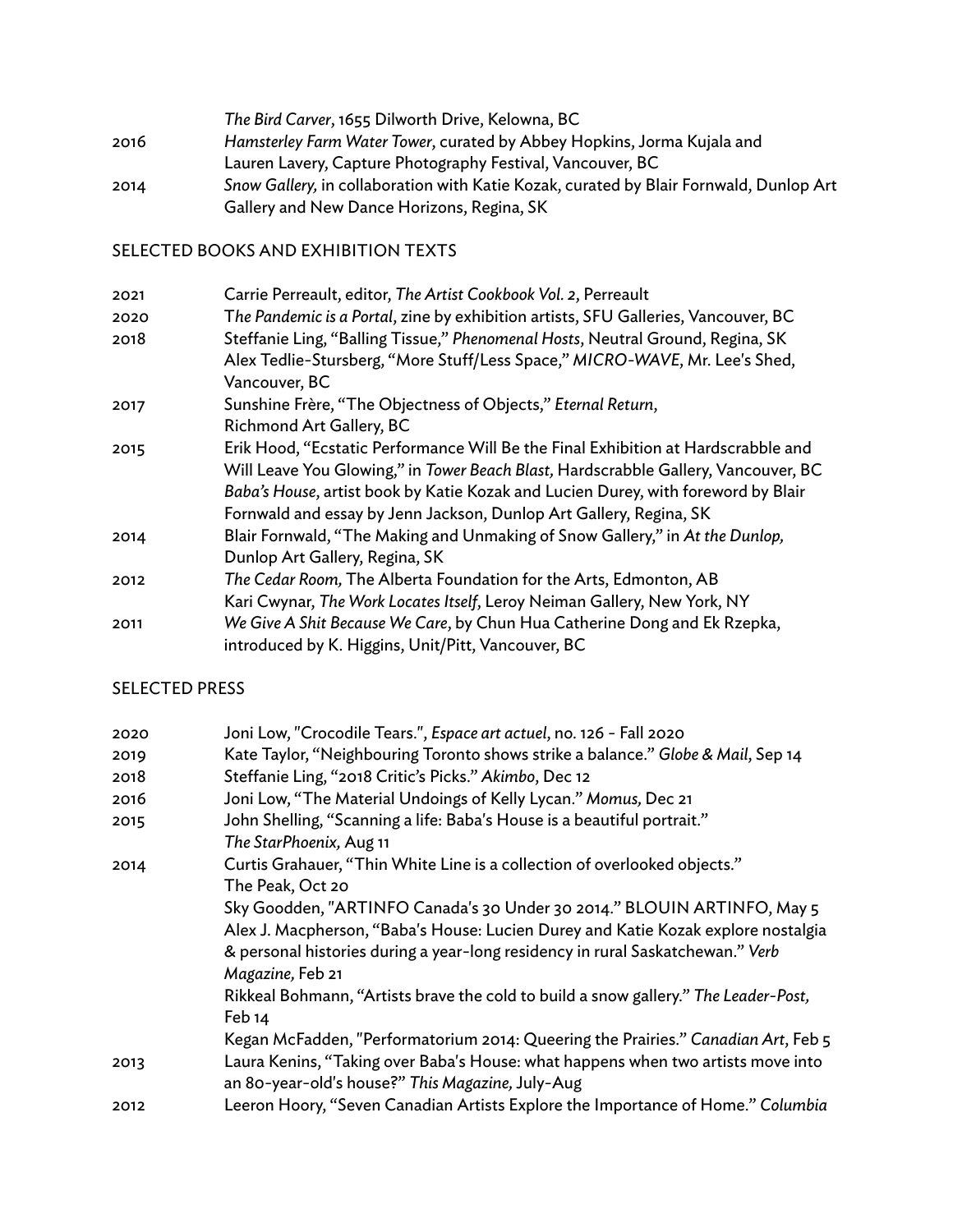|      | Daily Spectator, Vol. CXXXVI-No. 6, Jan 24                                        |
|------|-----------------------------------------------------------------------------------|
| 2011 | Jenn Jackson, "Life in the Making: the Everyday Histories of Patrick Cruz, Andrea |
|      | Lukic, Lucien Durey." Color Magazine, Autumn 2011                                 |

### CURATORIAL

| 2022 | Around Us, co-curated with Jenn Jackson and Andrea Valentine-Lewis, Burrard Arts   |
|------|------------------------------------------------------------------------------------|
|      | Foundation and Project Society, Vancouver, BC                                      |
| 2016 | Strand, co-curated with Jenn Jackson, Achterhaus, Hamburg, Germany                 |
|      | Giving Face, Haunt, Vancouver, BC                                                  |
|      | Plane, pot, pattern, repose, Haunt, Vancouver, BC                                  |
| 2015 | Sixth Finger, co-curated with Curtis Grahauer, Haunt at Interurban Gallery,        |
|      | Vancouver, BC                                                                      |
|      | Therapeutic Drawing, co-curated with Curtis Grahauer, Haunt at Interurban Gallery, |
|      | Vancouver, BC                                                                      |
| 2014 | Potsherds, Haunt, Iceland, multiple locations                                      |
| 2013 | Avernus, co-curated with Katie Kozak, Baba's House, Creighton, SK                  |

## SELECTED WRITING

| 2022 | "Jack Kenna: Tumbling Blocks." Burrard Arts Foundation, Apr 1.                         |
|------|----------------------------------------------------------------------------------------|
|      | "Karin Jones: The Golden Section." Burrard Arts Foundation, Jan 13.                    |
|      | "Sara Khan: Sanda Rd Key Dhund." Burrard Arts Foundation, Jan 13.                      |
| 2021 | "Maria-Margaretta: Resistance in the front yard with spitz, cigs, and coffee."         |
|      | Burrard Arts Foundation, Sep 9.                                                        |
|      | "Parvin Peivandi: Returning Tenderly Triumphant." Burrard Arts Foundation, Sep 9.      |
| 2020 | "Eli Bornowsky: A Way to Finish Thinking." Haunt, May 5                                |
| 2019 | "Ambera Wellmann: In medias res." Haunt, May 5                                         |
|      | "Walter Scott: Slipping on the Missing X." Haunt, Apr 14                               |
| 2018 | "Beginning With the Seventies: GLUT." Canadian Art, Summer 2018                        |
|      | "Fullhame's Map." Canadian Art, May 31                                                 |
|      | "Curtis Grahauer: As far upriver as you can go before having to switch to a pole." Odd |
|      | Gallery, Klondike Institute of Art & Culture, Dawson City                              |
|      | "Vancouver Report: Crafting a Way Out." Canadian Art, Feb 27                           |
| 2017 | "Art in 2017: A View from Vancouver." Canadian Art, Dec 18                             |
|      | "A North Vancouver Institution Enters a New Era." Canadian Art, Dec 5                  |
|      | "Vancouver Report: From One Body to Another." Canadian Art, Oct 25                     |
|      | "Maps and Dreams." Canadian Art, Fall 2017                                             |
|      | "Vancouver Report: A Changing Climate." Canadian Art, July 26                          |
|      | "Vancouver Report: Behind the Screen." Canadian Art, May 17                            |
|      | "Kitchen Midden." Canadian Art, Spring 2017                                            |
|      | "Vancouver Report: From Black and White to Coloured Lights." Canadian Art, Mar 8       |
|      | "Vancouver Report: Resistance is Not Futile." Canadian Art, Feb 2                      |
| 2016 | "The Work We Do When Work Is Done." Elaine: Derya Akay and Anne Low, Haunt,            |
|      | Vancouver                                                                              |
|      | "Vanessa Brown: Plane, pot, pattern, repose." Plane, pot, pattern, repose,             |